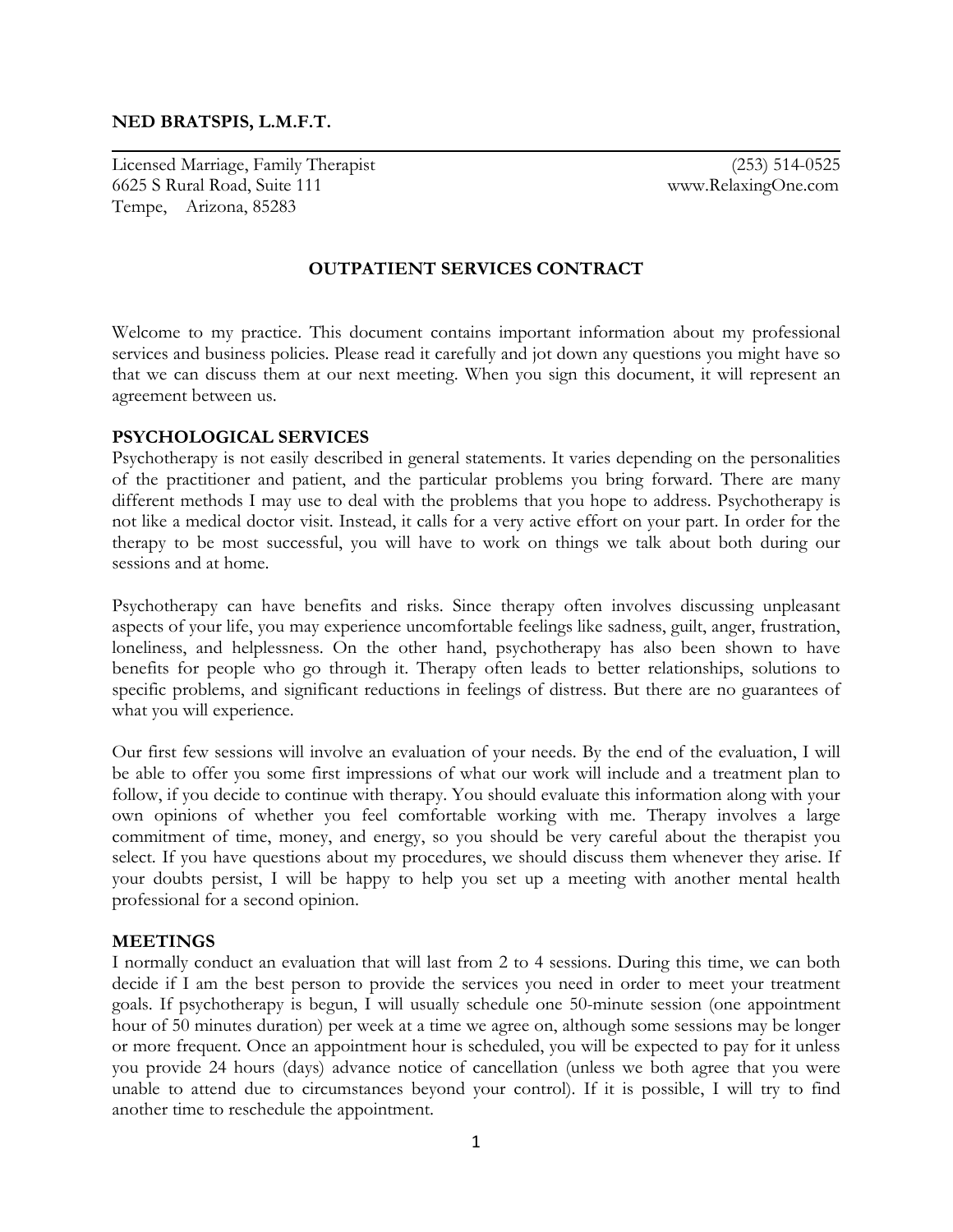#### **PROFESSIONAL FEES**

My hourly fee is \$140.00. In addition to weekly appointments, I charge this amount for other professional services you may need, though I will break down the hourly cost if I work for periods of less than one hour. Other services include report writing, telephone conversations lasting longer than 10 minutes, attendance at meetings with other professionals you have authorized, preparation of records or treatment summaries, and the time spent performing any other services you may request of me. Due to the extra work of the initial assessment, the first session is billed at the hourly fee of \$140.00. If you become involved in legal proceedings that require my participation, you will be expected to pay for my professional time even if I am called to testify by another party. (Because of the difficulty of legal involvement, I charge \$300.00 per hour for preparation and attendance at any legal proceeding. If there is travel involved that is billed at \$50.00/hour additional.)

### **BILLING AND PAYMENTS**

You will be expected to pay for each session at the time it is held, unless we agree otherwise or unless you have insurance coverage which requires another arrangement. Payment schedules for other professional services will be agreed to when they are requested. In circumstances of unusual financial hardship, I may be willing to negotiate a fee adjustment or payment installment plan.

If your account has not been paid for more than 60 days and arrangements for payment have not been agreed upon, I have the option of using legal means to secure the payment. This may involve hiring a collection agency or going through small claims court. (If such legal action is necessary, its costs will be included in the claim.) In most collection situations, the only information I release regarding a patient's treatment is his/her name, the nature of services provided, and the amount due.

### **INSURANCE REMIBURSEMENT**

In order for us to set realistic treatment goals and priorities, it is important to evaluate what resources you have available to pay for your treatment. If you have a health insurance policy, it will usually provide some coverage for mental health treatment. I will fill out forms and provide you with whatever assistance I can in helping you receive the benefits to which you are entitled; however, you (not your insurance company) are responsible for full payment of my fees. It is very important that you find out exactly what mental health services your insurance policy covers.

You should carefully read the section in your insurance coverage booklet that describes mental health services. If you have questions about the coverage, call your plan administrator. Of course I will provide you with whatever information I can based on my experience and will be happy to help you in understanding the information you receive from your insurance company. If it is necessary to clear confusion, I will be willing to call the company on your behalf.

Due to the rising costs of health care, insurance benefits have increasingly become more complex. It is sometimes difficult to determine exactly how much mental health coverage is available. "Managed Health Care" plans such as HMOs and PPOs often require authorization before they provide reimbursement for mental health services. These plans are often limited to short-term treatment approaches designed to work out specific problems that interfere with a person's usual level of functioning. It may be necessary to seek approval for more therapy after a certain number of sessions. While a lot can be accomplished in short-term therapy, some patients feel that they need more services after insurance benefits end. (Some managed-care plans will not allow me to provide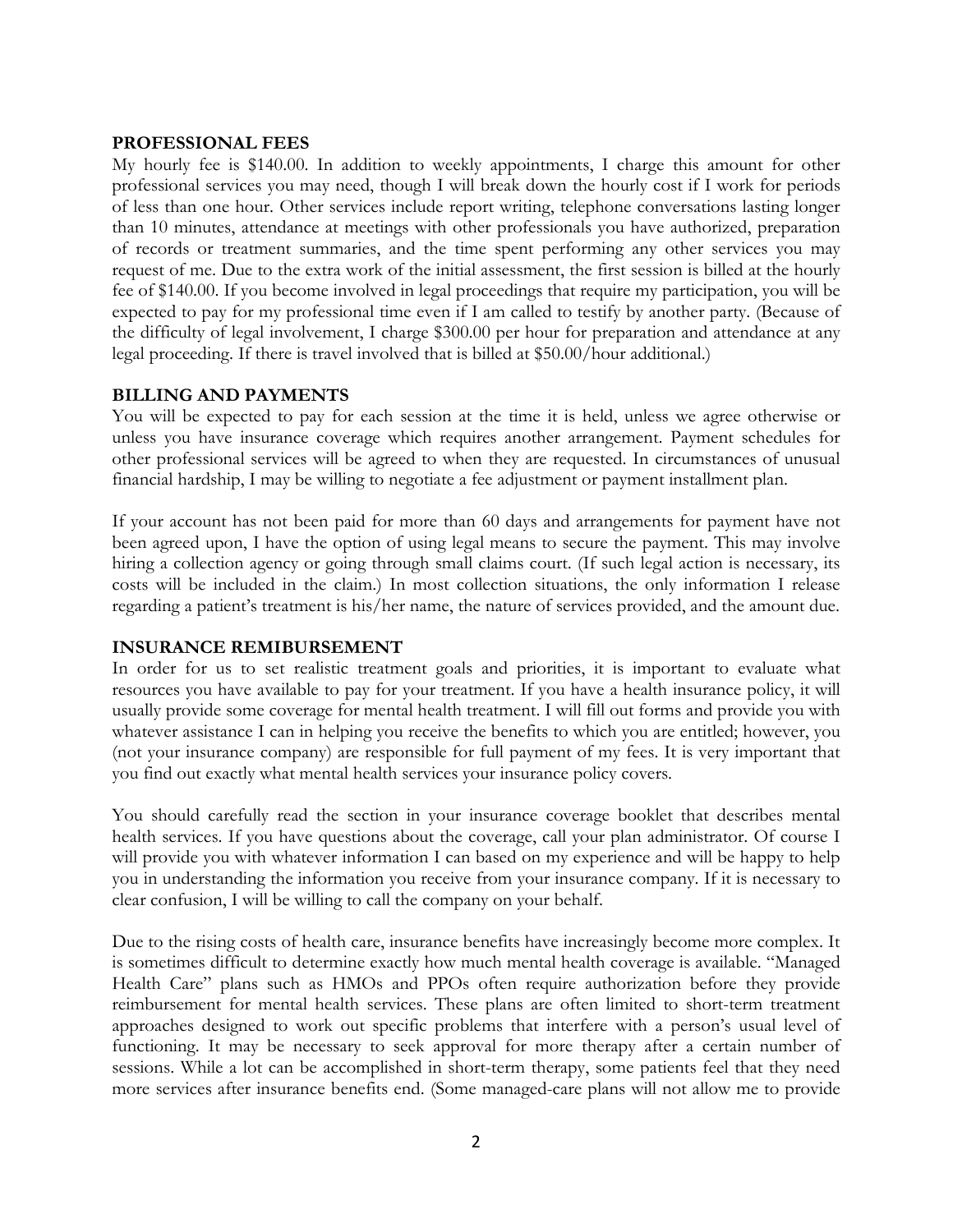services to you once your benefits end. If this is the case, I will do my best to find another provider who will help you continue your psychotherapy.)

You should also be aware that most insurance companies require you to authorize me to provide them with a clinical diagnosis. Sometimes I have to provide additional clinical information such as treatment plans or summaries, or copies of the entire record (in rare cases). This information will become part of the insurance company files and will probably be stored in a computer. Though all insurance companies claim to keep such information confidential, I have no control over what they do with it once it is in their hands. In some cases, they may share the information with a national medical information databank. I will provide you with a copy of any report I submit, if you request it.

Once we have all the information about your insurance coverage, we will discuss what we can expect to accomplish with the benefits that are available and what will happen if they run out before you feel ready to end our sessions. It is important to remember that you always have the right to pay for my services yourself to avoid the problems described above (unless prohibited by contract).

# **CONTACTING ME**

I am often not immediately available by telephone. While I am usually available between 8AM and 8PM, I will not answer the phone when I am with a patient. I will make every effort to return your call on the same day you make it. If you are difficult to reach, please inform me of some times when you will be available to receive my call. In emergencies, call me and tell me it is an emergency. If you are unable to reach me and feel that you can't wait for me to return your call, contact your family physician or the nearest emergency room and ask for the psychologist (psychiatrist) on call. Or dial 911. If I will be unavailable for an extended time, I will provide you with the name of a colleague to contact, if necessary.

# **PROFESSIONAL RECORDS**

The laws and standards of my profession require that I keep treatment records. You are entitled to receive a copy of your records, or I can prepare a summary for you instead. Because these are professional records, they can be misinterpreted and/or upsetting to untrained readers. If you wish to see your records, I recommend that you review them in my presence so that we can discuss the contents. (I am sometimes willing to conduct a review meeting without charge.) Patients will be charged an appropriate fee for any professional time spent in responding to information requests.

### **CONFIDENTIALITY**

In general, the privacy of all communications between a patient and a mental health practitioner is protected by law, and I can only release information about our work to others with your written permission. But there are a few exceptions.

In most legal proceedings, you have the right to prevent me from providing any information about your treatment. In some proceedings involving child custody and those in which your emotional condition is an important issue, a judge may order my testimony if he/she determines that the issued demand it.

There are some situations in which I am legally obligated to take action to protect others from harm, even if I have to reveal some information about a patient's treatment. For example, if I believe that a